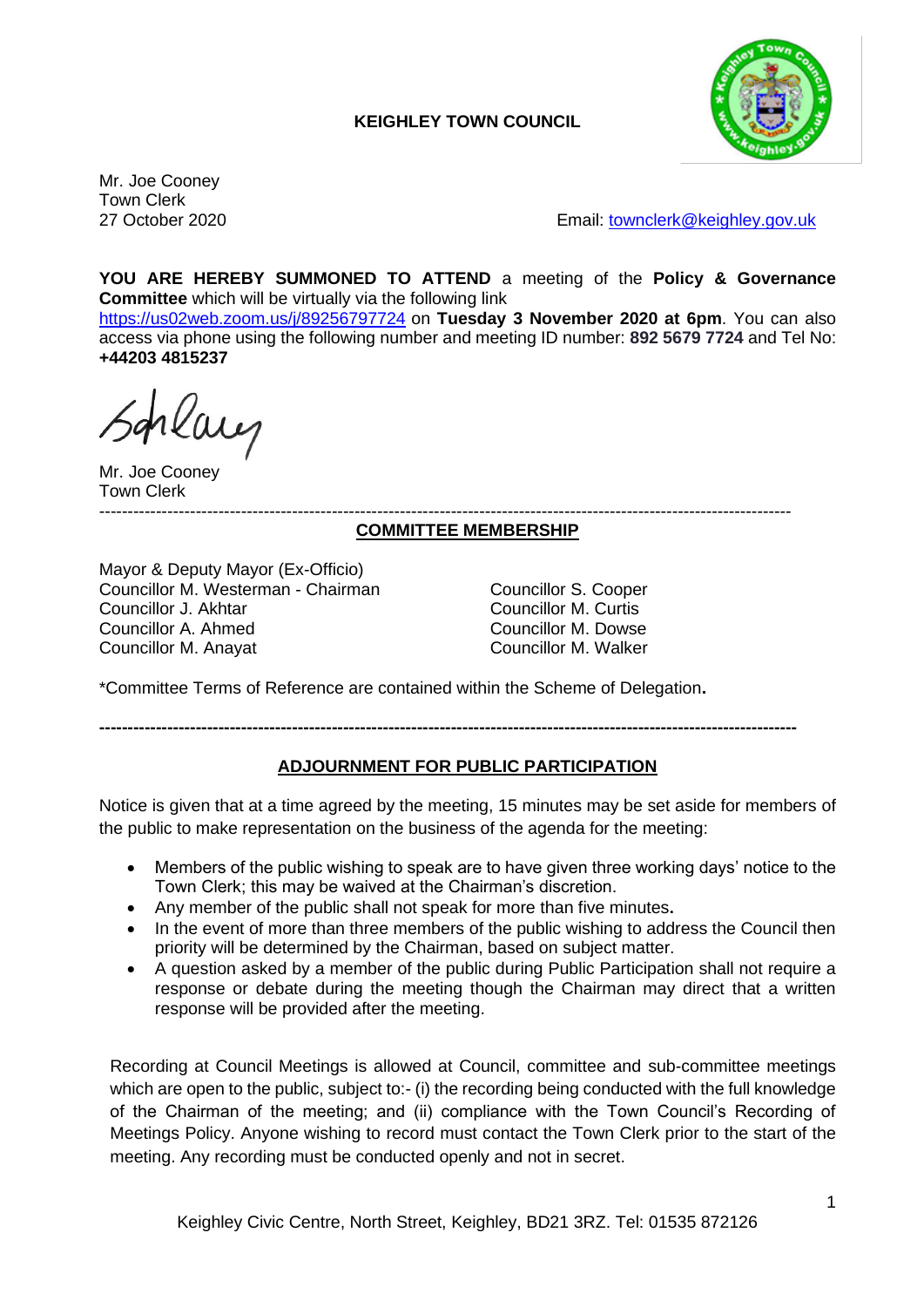#### **AGENDA**

#### **1. Welcome & Introduction**

The Chairman will remind Members of the Virtual Meeting protocols.

#### **2. Apologies for absence**

Members are asked to receive apologies of absence for this meeting.

#### **3. Declarations of Interest**

 To receive declarations of interest under consideration on this agenda in accordance with the Localism Act 2011 s32 and the relevant Authorities (Disclosable Pecuniary Interests) Regulations 2012.

 Members are reminded that should you declare a pecuniary interest at a meeting, it is your responsibility to inform the Monitoring Officer.

- i) Declarations of Interest from Members
- ii) Declarations of Interest from Officers

#### **4. Public Question Time and Participation**

 Members of the public are advised that they are welcome to ask questions about items on the Agenda. It is not always possible to give a verbal response at the meeting and questions may receive a written reply. No resolution can be made under this item.

 Questions should relate to matters of Town Council policy or practice and not relate to the individual affairs of either the questioner or any other named person.

#### **5. Minutes – For Decision**

Members are asked to approve the minutes of the meeting of the Policy & Governance Meeting held Tuesday 6 October 2020.

*Copy attached*

#### **6. Progress Report – For Noting**

To receive the progress report following the last meeting held Tuesday 6 October 2020.

*Copy attached*

#### **7. Key Performance Indicators Update – For Noting**

To receive the report on the Council's Key Performance Indicators.

*Copy attached*

#### **8. Website Accessibility Report**

To consider the attached report from the Town Clerk

Keighley Civic Centre, North Street, Keighley, BD21 3RZ. Tel: 01535 872126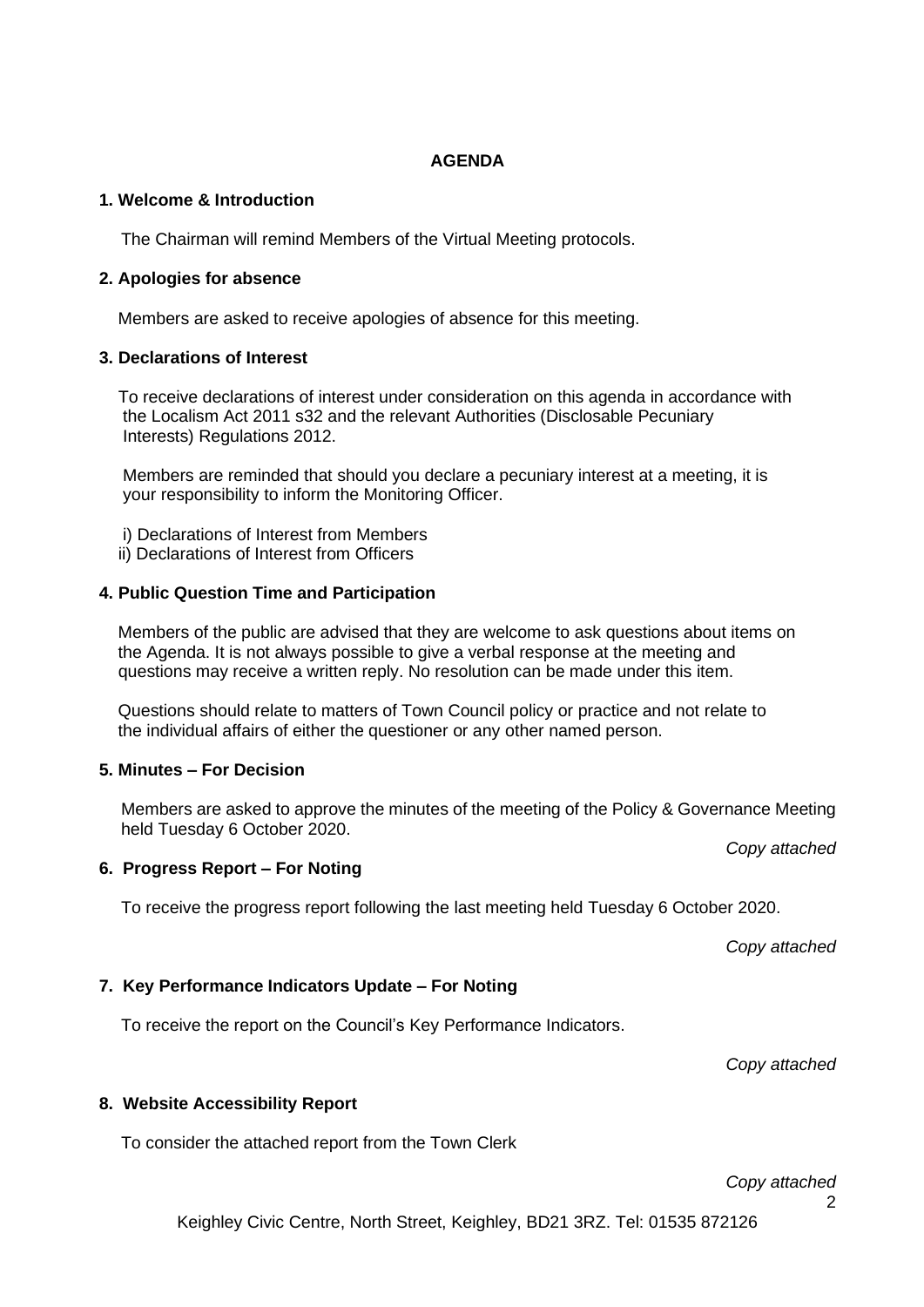#### **9. Live Streaming Report**

To consider the attached report from the Town Clerk

*Copy attached*

#### **10. Town Plan Update – For Noting**

To consider the attached report from the Assistant Town Clerk/CDO regarding the Town Plan. *Copy attached*

#### **11. Date of next meeting**

The date of the next meeting of this committee will be held on Tuesday 1 December 2020 at 6.00pm.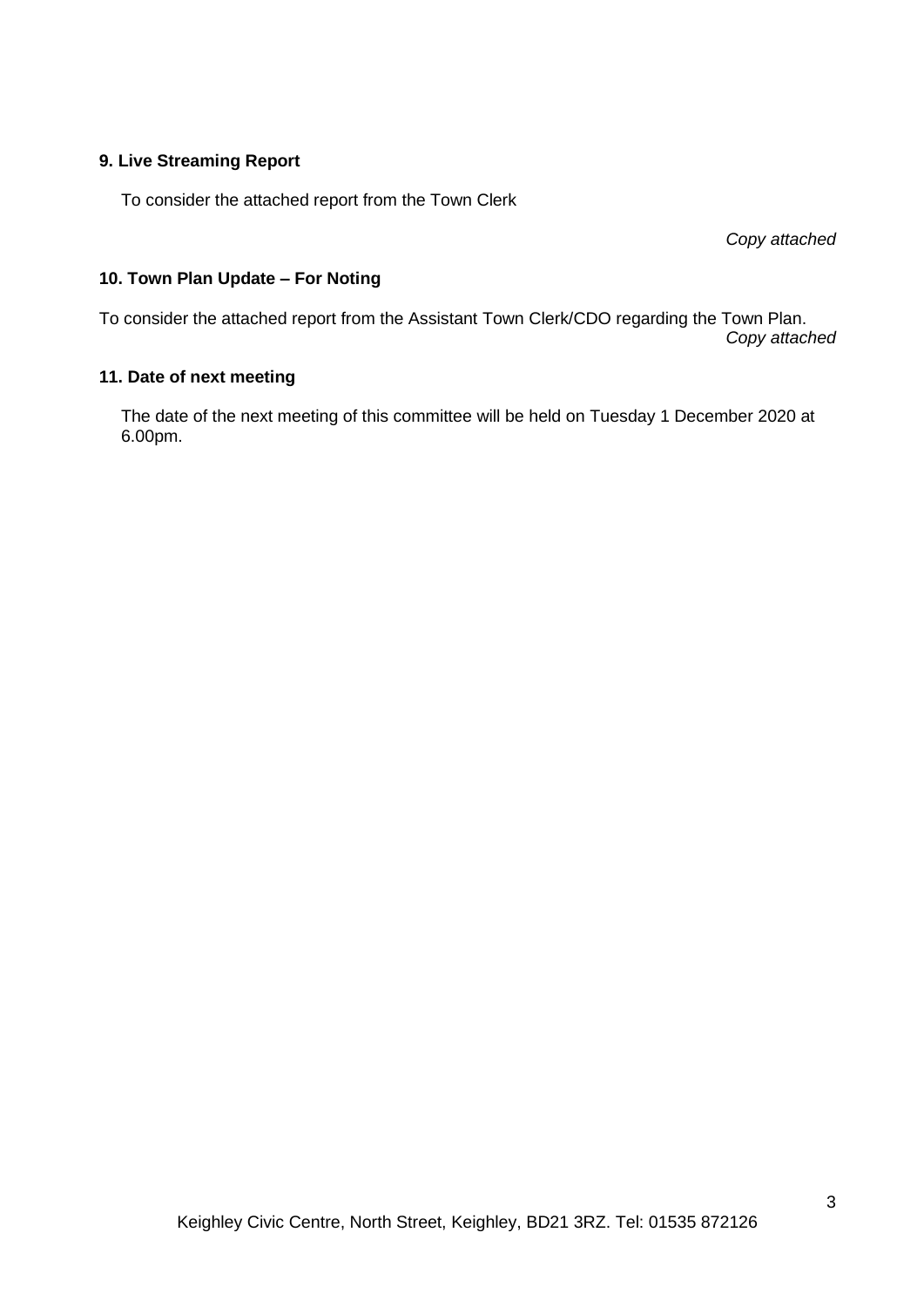

Minutes of the Policy & Governance Committee held remotely on Tuesday 6 October 2020, 6.00pm

**Present:** Councillor Westerman - Chairman Councillor M Walker Councillor Anayat Councillor Curtis Councillor Dowse

Councillor Corkindale - Ex Officio

**Also Present:** Joe Cooney, Town Clerk

#### **044/2020 (PG) Welcome & Introduction**

The Chairman reminded members of the arrangements for virtual meetings.

#### **045/2020 (PG) Apologies for absence**

Cllr. Cooper Cllr. Akhtar

**RESOLVED** to accept and record the above apologies

#### **046/2020 (PG) Declarations of Interest**

**RESOLVED** there were no further declarations of interest under consideration on this agenda in accordance with the Localism Act 2011 s32 and the relevant Authorities (Disclosable Pecuniary Interests) Regulations 2012 from either Members or Officers.

#### **047/2020 (PG) Public Question Time**

None.

#### **048/2020 (PG) Minutes**

**RESOLVED** to confirm the minutes of the meeting held on Tuesday 1 September 2020 be confirmed as a true record of the proceedings and signed by the Chairman.

#### **049/2020 (PG) Progress Report**

**RESOLVED** to note the Progress Report.

#### **050/2020 (PG) Social Media Update**

Councillors considered the report from the Town Clerk.

**RESOLVED** to note the report.

**RESOLVED** members request an update on the plan at the December meeting.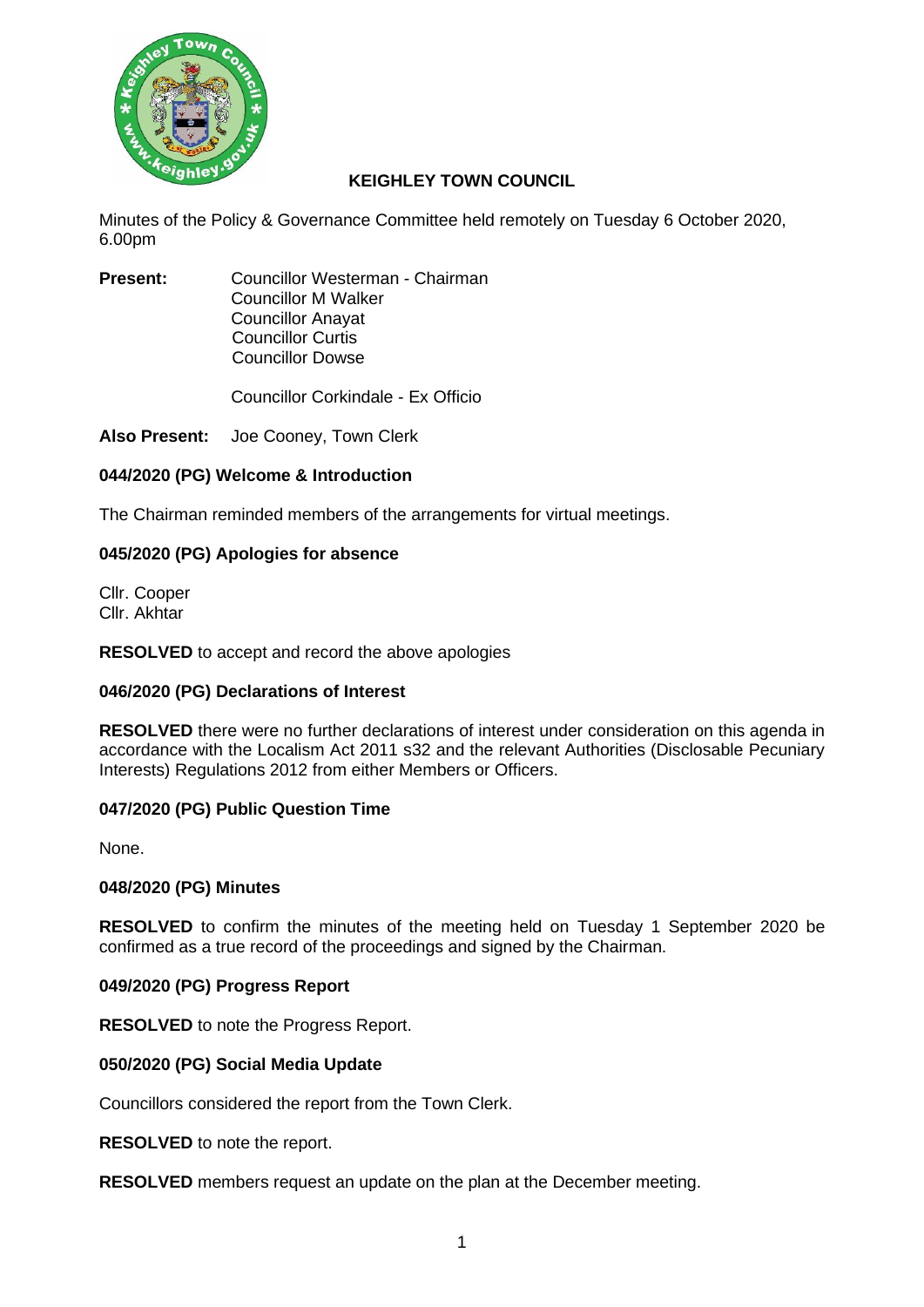**RESOLVED** members requested information on press releases issued and taken up by local media outlets.

#### **051/2020 (PG) Councillor Skills Audit**

Members considered the update report from the Town Clerk.

**RESOLVED** an update be provided to the December meeting.

**RESOLVED** to aid Councillor knowledge members requested all agenda papers are distributed to all Councillors.

#### **052/2020 (PG) Town Plan**

Members considered a report from the Assistant Town Clerk/CDO on the Town Plan.

**RESOLVED** members noted the report.

#### **053/2020 (PG) Date of Next Meeting**

**RESOLVED** to note the date of the next scheduled meeting of this Committee will be held on Tuesday 3 November 2020 at 6.00pm.

**Signed ………………………………………………….. Date ………………………………… Chair**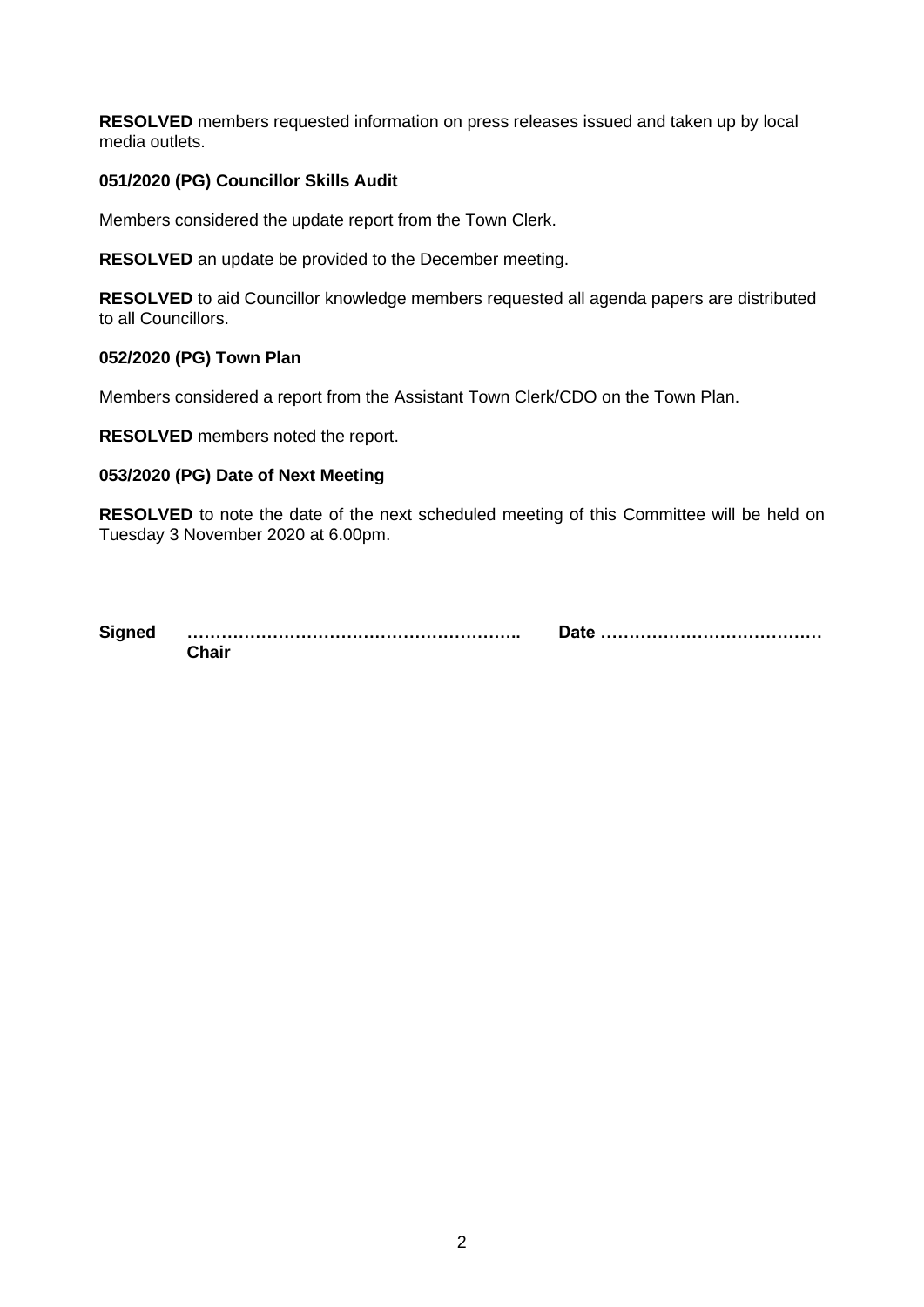

**REPORT FROM:** TOWN CLERK

**TO:** POLICY & GOVERNANCE COMMITTEE

**DATE:** Tuesday 3 November 2020

**Report Author:** Joe Cooney **Tel No:** 01535 872126 **Email:** [joe.cooney@keighley.gov.uk](mailto:joe.cooney@keighley.gov.uk)

# **PROGRESS REPORT ON DECISIONS TAKEN AT THE POLICY & GOVERNANCE MEETING DATED TUESDAY 6 OCTOBER**

| <b>Item</b><br><b>No</b> | <b>Committee Decision</b>                                                                                             | <b>Update</b>                                                                                                                                  |
|--------------------------|-----------------------------------------------------------------------------------------------------------------------|------------------------------------------------------------------------------------------------------------------------------------------------|
| 1.                       | Councillors request a quarterly update on the<br>KPI's performance.                                                   | Item on Agenda                                                                                                                                 |
| 2.                       | Town Clerk to do final edits on Town Magazine                                                                         | Magazine completed and<br>distributed to mailing list and<br>via social media pages                                                            |
| 3.                       | Accessibility Statement - Update Councillors on<br>the Council compliance with the regulations<br>within three months | Update will be added to the<br>November agenda. Item<br>added to November agenda.<br>The website is fully<br>compliant with new<br>regulations |
| 4.                       | Members request an update on the Social Media<br>plan at the December meeting.                                        | Item to be included on<br>December meeting agenda.                                                                                             |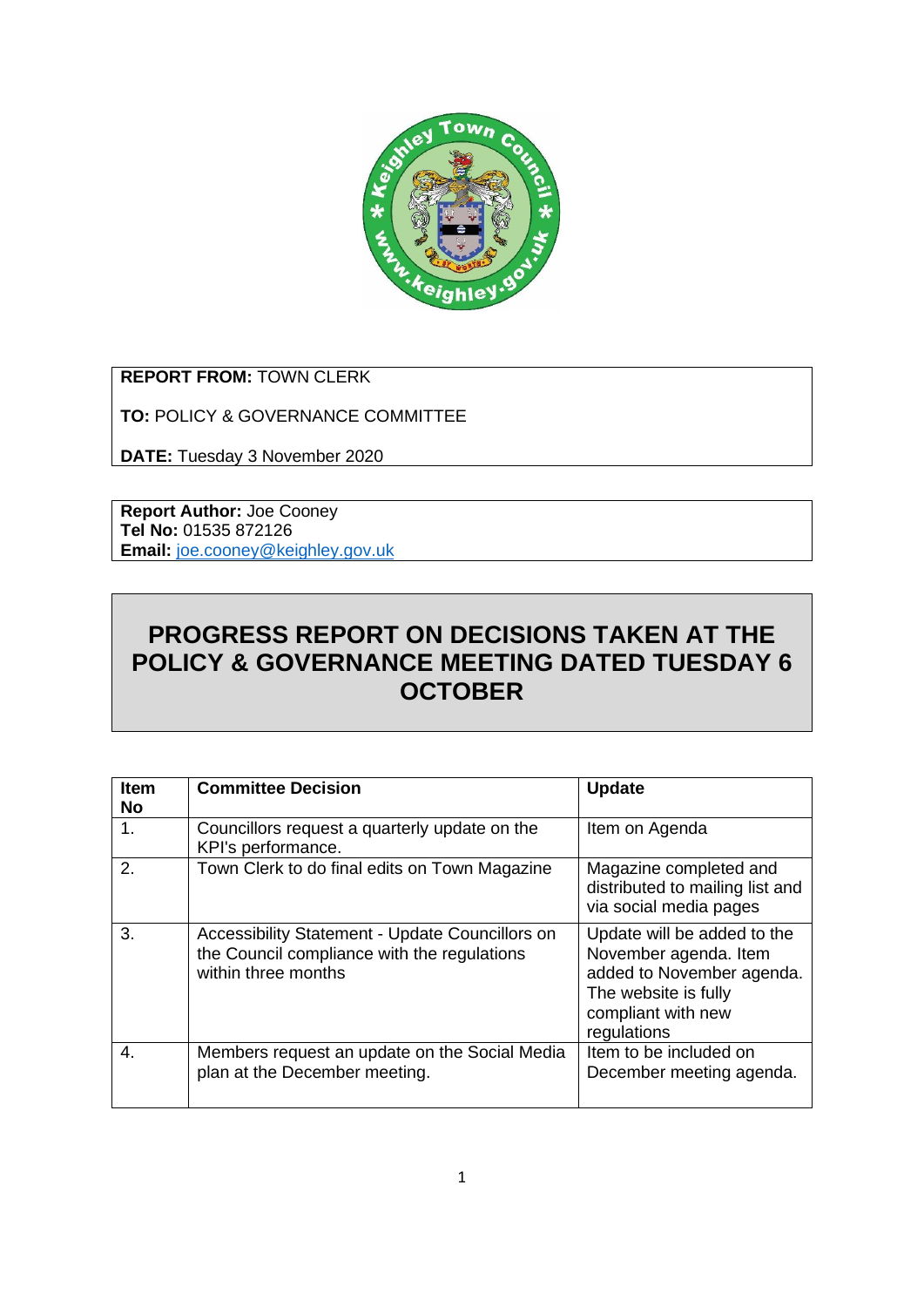| 5. | An update on the Councillor Skills Audit be<br>provided to the December meeting                                                                         | Item to be included on<br>December meeting agenda.                  |
|----|---------------------------------------------------------------------------------------------------------------------------------------------------------|---------------------------------------------------------------------|
| 6. | Send all committee papers to all Councillors. To<br>aid Councillor knowledge members requested all<br>agenda papers are distributed to all Councillors. | Papers for committees will<br>be distributed to all<br>councillors. |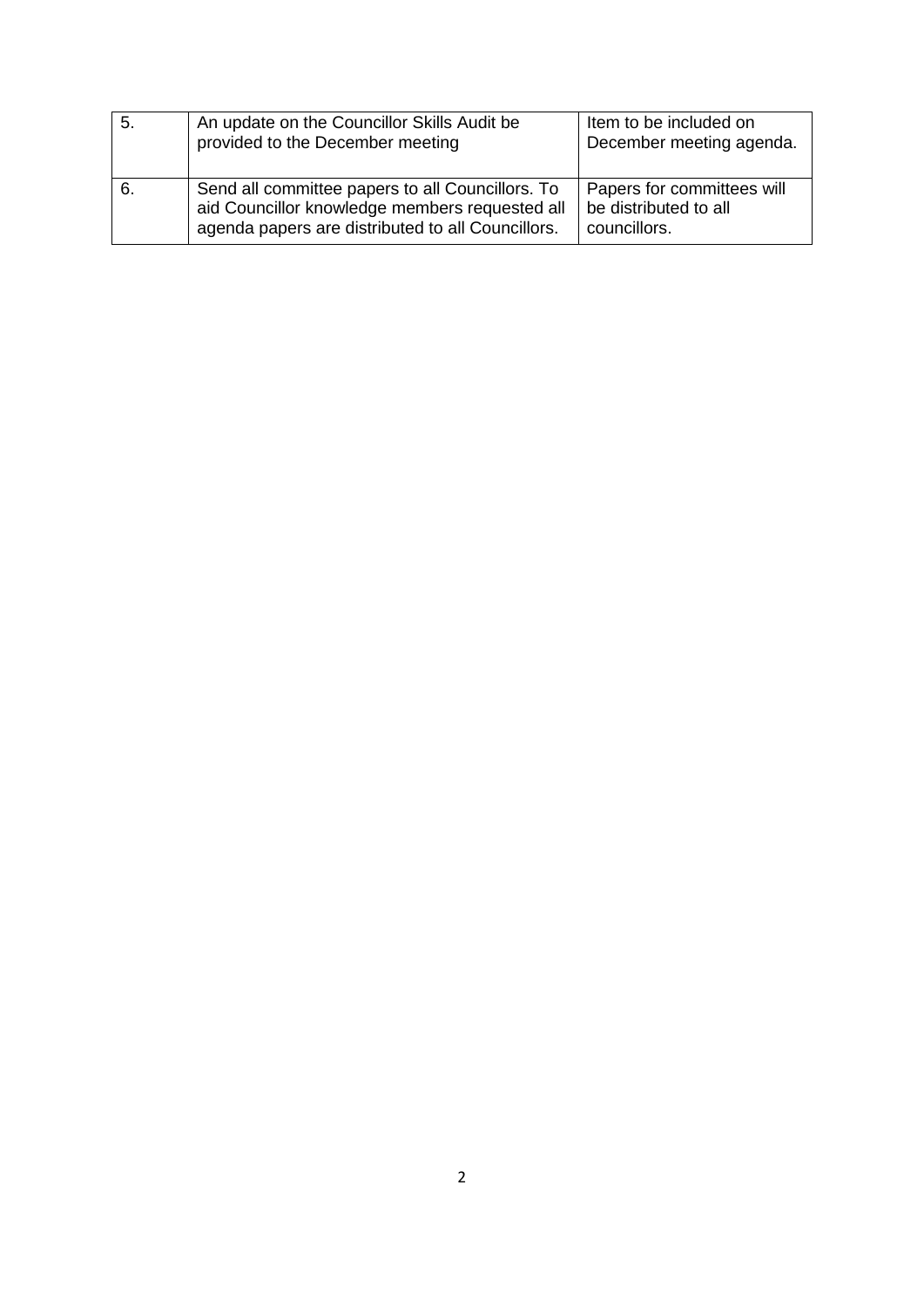# **REPORT TO POLICIES & GOVERNANCE COMMITTEE**



| <b>REPORT</b><br><b>AUTHOR</b> | Town Clerk,<br>Joe Cooney  |
|--------------------------------|----------------------------|
| <b>EMAIL</b>                   | joe.cooney@keighley.gov.uk |
| <b>Date</b>                    | Tuesday 3rd November 2020  |

| <b>SUBJECT</b> | <b>Key Performance Indicators</b> |
|----------------|-----------------------------------|
|                |                                   |

#### **PURPOSE:**

1. To update members on the second quarter results of the Council's key performance indicators.

#### **RECOMMENDATION(s):**

- 2. Members note the update.
- 3. Members request an update on the third quarter results at their January committee meeting.

#### **REASONS FOR RECOMMENDATION:**

4. To keep members updated on the council's performance.

#### **SUMMARY OF KEY POINTS:**

- 5. The council now has 18 individual indicators against which performance is tracked.
- 6. Since the first quarter, indicators covering staff attendance and Councillor attendance has been added.
- 7. The annual target for days lost through sickness has been set at less than 5% of overall working days. The current rate for 2020/21 is 9%, however, it is important to note this was the result of one staff member who had a long-term illness. The staff member left the council's employment during the first quarter.
- 8. There was zero days lost to staff illness throughout quarter 2 and if that repeats throughout quarter 3 the less than 5% target will be achieved.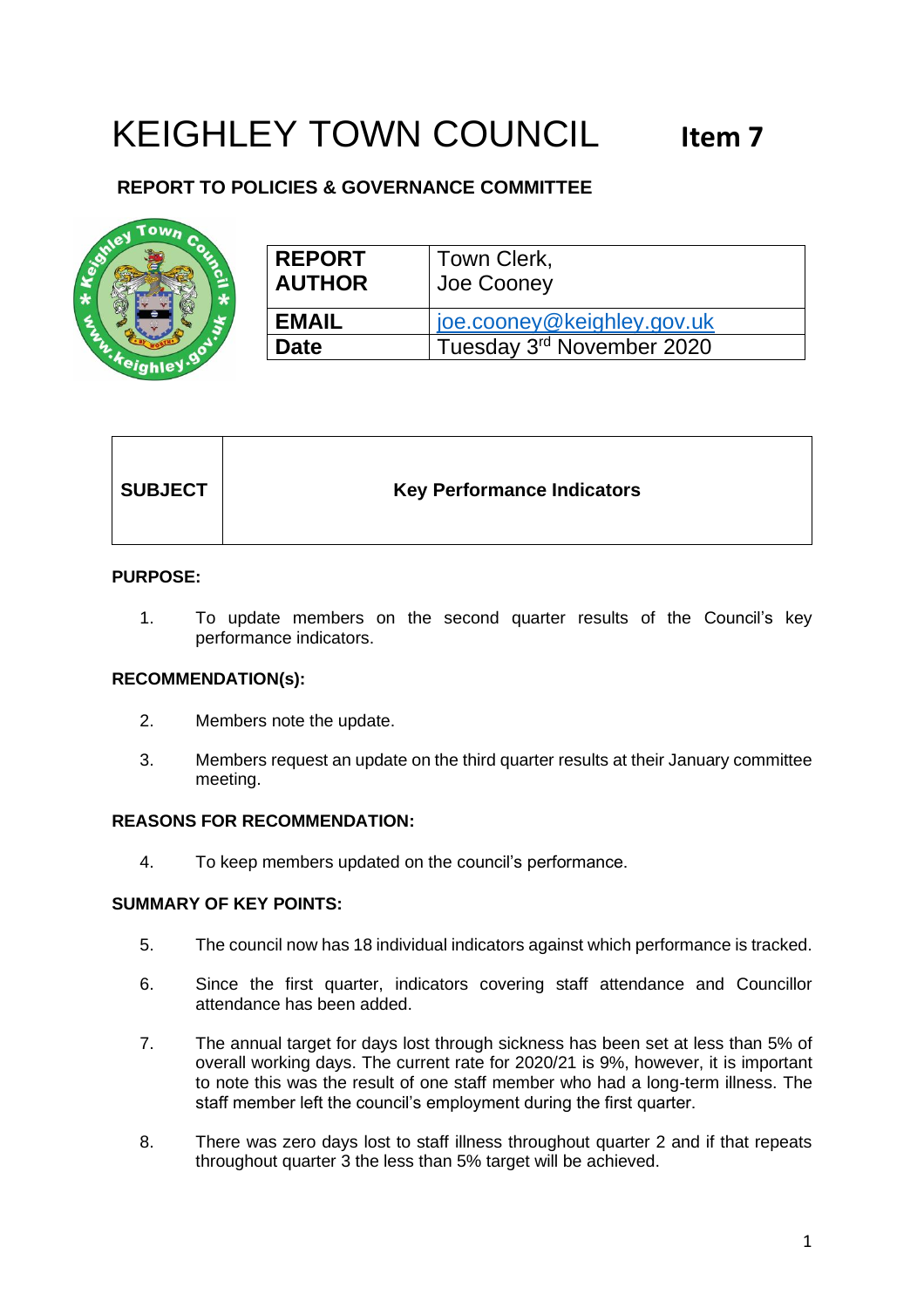- 9. The Councillor attendance is a culmination of all meetings held in the quarter. Individual Councillor attendance ranges from 100% to 25%.
- 10. How the KPI's are presented to members will be refined as the data being gathered becomes a more streamlined process. The aim is to provide members with a snapshot of how the council is performing across various sections.
- 11. The next KPI to be added will be the Council's progress against Town Plan objectives set for that particular year.
- 12. Members will have that information included in the update presented to their January meeting.

#### **FINANCIAL IMPLICATIONS AND BUDGET PROVISION:**

13. N/A

#### **TOWN PLAN IMPLICATIONS:**

14. Meets Town Plan Key Objective: CP001, CP012, CP013, CP016, CP020

#### **POLICY IMPLICATIONS:**

15. N/A

#### **DETAILS OF CONSULTATION:**

16. N/A

#### **BACKGROUND PAPERS**:

17. Appendix – KPI's

**FURTHER INFORMATION PLEASE CONTACT:** Joe Cooney, 01535 872126, [joe.cooney@keighley.gov.uk](mailto:joe.cooney@keighley.gov.uk)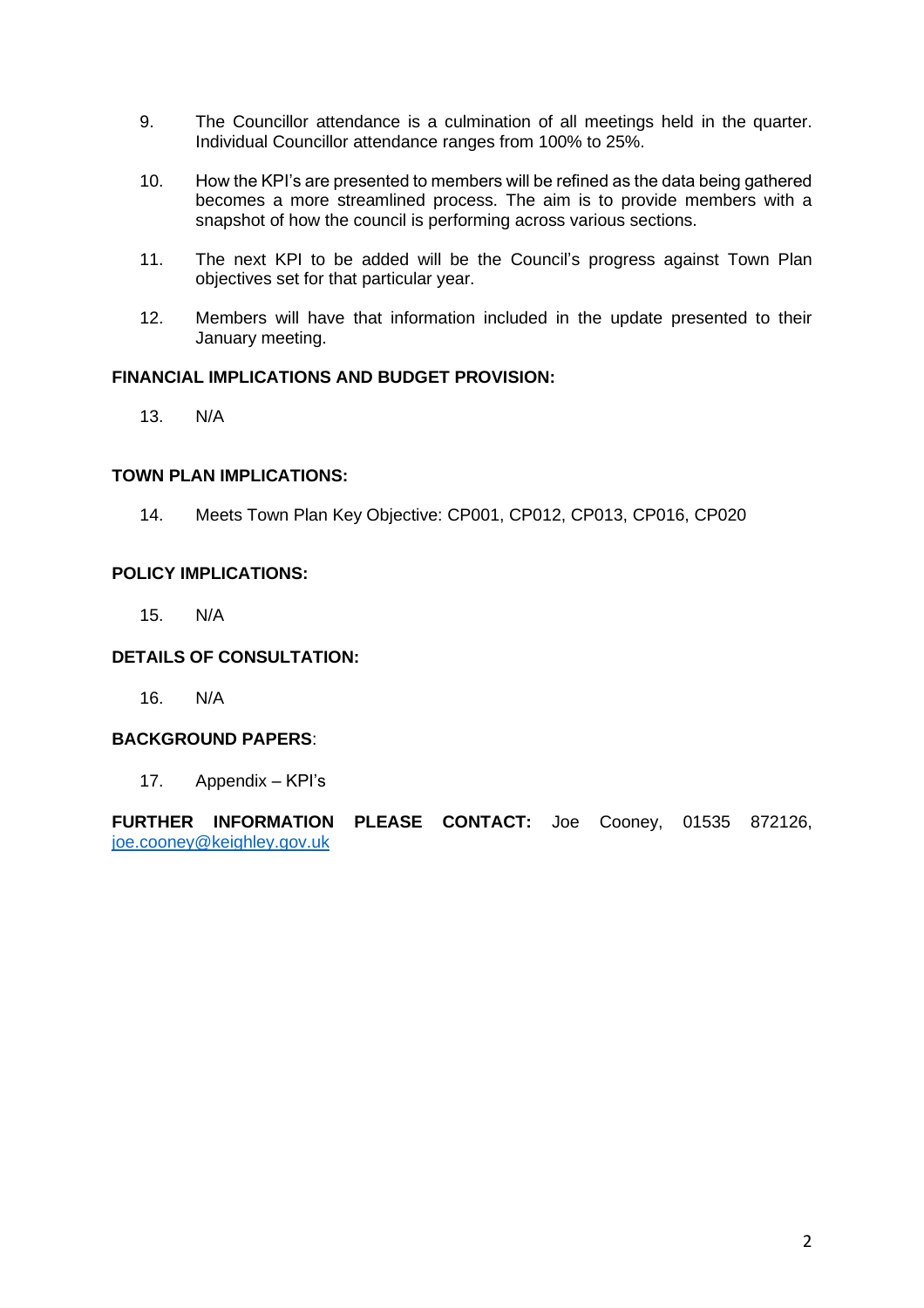

**Keighley Town Council Key Performance Indicators 2020/201**

To support the objectives detailed in the Town Plan and our Corporate Governance Action Plan there are several areas of our service which requires monitoring against set targets. These targets should be considered alongside the relevant objectives in either the Town Plan or Corporate Governance Action Plan.

|                                                                                                                                              |                                            |                                                                                                                                                                                             |                                                                        |                    |                                                                                                                                                                                                                                                                                                                                                                                                | <b>Progress</b>                                                         |                  |           |
|----------------------------------------------------------------------------------------------------------------------------------------------|--------------------------------------------|---------------------------------------------------------------------------------------------------------------------------------------------------------------------------------------------|------------------------------------------------------------------------|--------------------|------------------------------------------------------------------------------------------------------------------------------------------------------------------------------------------------------------------------------------------------------------------------------------------------------------------------------------------------------------------------------------------------|-------------------------------------------------------------------------|------------------|-----------|
| <b>Objective</b>                                                                                                                             | <b>Originated</b>                          | How we will achieve it                                                                                                                                                                      | <b>Annual Target</b>                                                   | <b>Responsible</b> | <b>Quarter 1</b>                                                                                                                                                                                                                                                                                                                                                                               | <b>Quarter 2</b>                                                        | <b>Quarter 3</b> | Quarter 4 |
| Respond to all<br>Freedom of<br>Information<br>requests within 20<br>working days                                                            | Corporate<br>Governance<br>Action Plan 1.e | Following the Freedom of<br>Information Policy and the<br>timeframes required in the<br>Freedom of Information Act<br>2000.                                                                 | 99% of all requests<br>completed in the legally<br>required timeframes | Sarah Kissack      | No Freedom of Information<br>requests submitted                                                                                                                                                                                                                                                                                                                                                | 100% of requests<br>completed within<br>timeframe - 2<br>requests       |                  |           |
| Respond to all new<br>allotment<br>applications within<br>7 days                                                                             | Corporate<br>Governance<br>Action Plan 2.b | Develop a new process for<br>recording all applications for new<br>allotments which track the<br>progress of the application.                                                               | 85% of all applications<br>responded to within 7<br>days               | Phil Hanson        | 100% - 69 applications                                                                                                                                                                                                                                                                                                                                                                         | 93% were<br>responded to within<br>7 days. 39<br>applications in total. |                  |           |
| Process all<br>invoices within 14<br>days                                                                                                    | Corporate<br>Governance<br>Action Plan 2.d | 14-day payment terms are<br>outlined in the Council's<br><b>Financial Regulations. Officers</b><br>will follow the Budget<br>Management SoP which<br>includes the processing of<br>invoices | 90% of all invoices<br>within 14 days of being<br>received             | Sarah Kissack      | 85% of invoices were<br>processed within the 14 day<br>period.<br>Note: that at the beginning<br>of April we switched to<br>digital payments and there<br>were a few initial teething<br>problems with this, meaning<br>that that on occasion it took<br>longer than the prescribed<br>14 days for the invoices to<br>be paid.<br>All teething problems have<br>subsequently been<br>resolved. | 99% of invoices<br>were processed<br>within the 14 day<br>period.       |                  |           |
| Members meet on<br>a regular occasion Corporate<br>to set the strategic Governance<br>direction and policy Action Plan 3.c<br>of the Council |                                            | Full Council will meet at least 4<br>times year supported by the<br>annual calendar of committee<br>meetings                                                                                | 4 meeting of the Full<br>Council                                       | Sarah Kissack      | Full Council has met twice<br>in the first Quarter and have Full Council has met<br>held an Extraordinary Full once in Quarter two<br>Council Meeting.                                                                                                                                                                                                                                         |                                                                         |                  |           |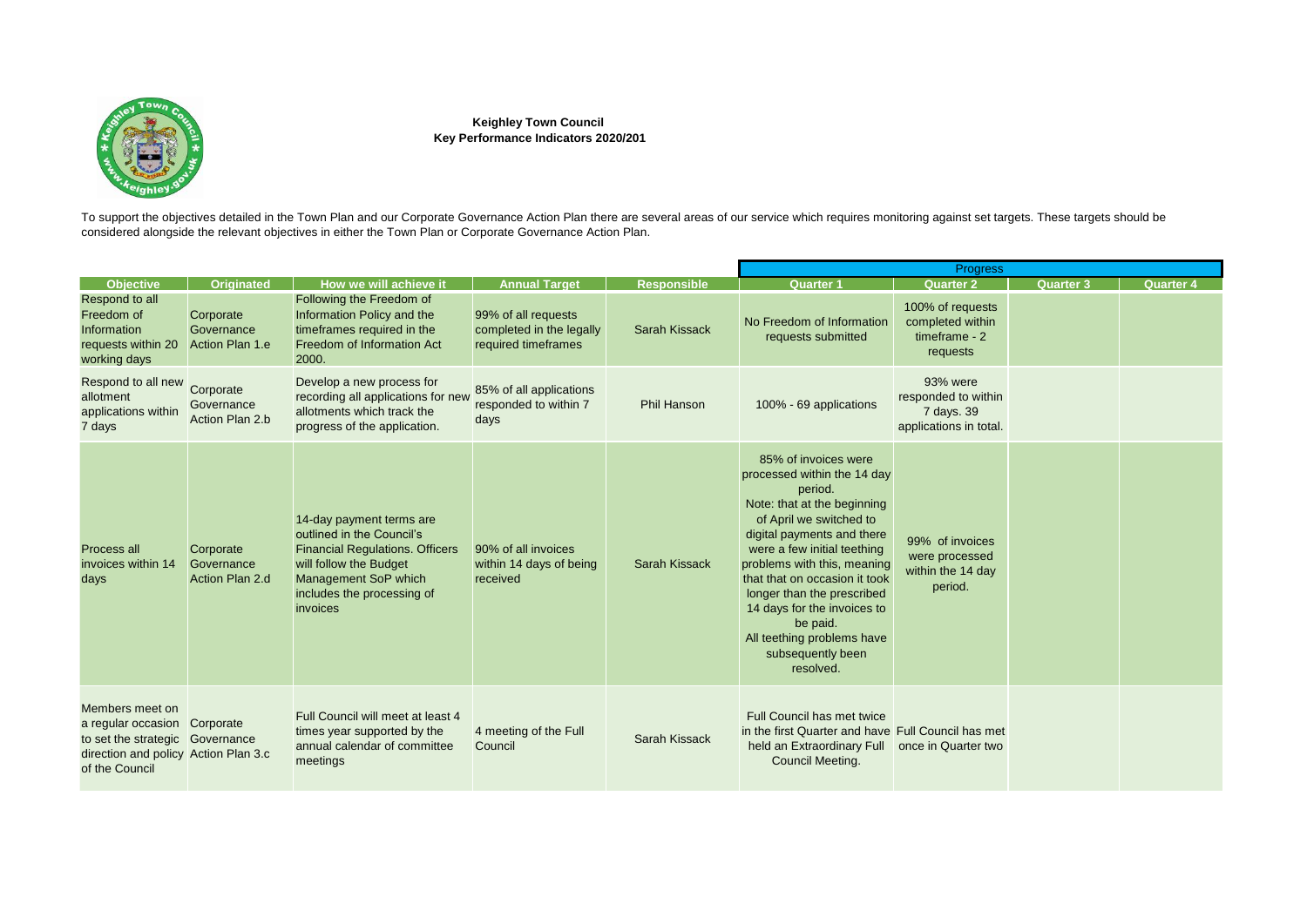| Complete all stage Corporate<br>1 complaints within Governance<br>10 working days | Action Plan 5.a                   | <b>Ensuring the Complaints Policy</b><br>is adhered to and following the<br><b>Handling Complaints Standards</b><br>Operating procedure (SoP)         | 95% of all stage 1<br>complaints completed<br>within 10 working days                                                                                                                                | Sarah Kissack        | 100% completed within 10<br>days - 1 complaint                                       | 100% completed<br>within 10 days - 2<br>complaints                        |  |
|-----------------------------------------------------------------------------------|-----------------------------------|-------------------------------------------------------------------------------------------------------------------------------------------------------|-----------------------------------------------------------------------------------------------------------------------------------------------------------------------------------------------------|----------------------|--------------------------------------------------------------------------------------|---------------------------------------------------------------------------|--|
| Complete all stage Corporate<br>2 complaints within<br>21 working days            | Governance<br>Action Plan 5.a     | <b>Ensuring the Stage 2</b><br>requirements outlined in the<br>Complaints Policy are adhered<br>to.                                                   | 95% of all stage 2<br>complaints completed<br>within 21 working days                                                                                                                                | Sarah Kissack        | 100% completed within 10<br>days - 1 complaint                                       | N/A - no complaints<br>submitted to stage 2                               |  |
| Create additional<br>allotment capacity                                           | <b>Town Plan</b><br><b>DLE011</b> | Additional allotments will be<br>created at Arncliffe Road.<br>Council approved a capital<br>investment into the site to<br>support the required work | Increase allotment plots<br>by 10 during 2020/21                                                                                                                                                    | <b>Phil Hanson</b>   | Ongoing                                                                              | Ongoing                                                                   |  |
| Allotment<br>Inspections                                                          | <b>Town Plan</b><br><b>DLE014</b> | Regular inspections of all<br>allotments sites each year                                                                                              | At least 60 plot<br>inspections per quarter                                                                                                                                                         | Phil Hanson          | 60 plots inspected                                                                   | 33 allotments<br>inspected                                                |  |
| <b>Hold Community</b><br>events                                                   | Town Plan CP001                   | An annual events programme is<br>agreed each year by the Events<br>& Leisure Committee                                                                | 9 events to be held<br>throughout the year                                                                                                                                                          | Pip Gibson           | Due to coronavirus, just<br>one event has been held -<br><b>Capt Tom Moore Event</b> | Due to coronavirus,<br>there haven't been<br>any events                   |  |
| Increase public<br>awareness of the<br>work undertaken<br>by the Town<br>Council  | Town Plan CP007                   | Publish a digital town magazine<br>twice a year                                                                                                       | 2 magazines in<br>September and<br>February                                                                                                                                                         | Joe Cooney           | Town Magazine due to be<br>published in September                                    | <b>Town Magazine</b><br>published in<br>September                         |  |
| Greater interaction<br>with the public                                            | Town Plan CP007                   | Use of Social Media as a tool to<br>disseminate information which<br>will be of interest to Keighley<br>residents                                     | Increase to 2,500<br>Facebook likes and<br>1,000 twitter followers                                                                                                                                  | <b>Sarah Kissack</b> | We have 1186 likes on<br>Facebook. Twitter we had<br>40 followers.                   | We have 1396 likes<br>on Facebook, We<br>have 65 followers<br>on Twitter. |  |
| <b>Greater interaction</b><br>with the public                                     |                                   | Use of website as a tool to<br>Town Plan CP007 inform Keighley residents about<br>Keighley and the Town Council                                       | Increase average views<br>to website to 5,000 and<br>keep bounce rate under<br>40%                                                                                                                  | Sarah Kissack        | N/A                                                                                  | 3.4k views and a<br>bounce rate of<br>28.4%                               |  |
| <b>Collect allotment</b><br>rental income                                         | Town Plan CP012                   | Annual collection of rents<br>commences in August and<br>tenants have 40 days to pay<br>their invoices                                                | Collect £16,000<br>annually                                                                                                                                                                         | Pip Gibson           | Rent not collected until<br>second Quarter                                           | £7,667                                                                    |  |
| Collect rental<br>income from the<br><b>Civic Centre</b>                          | Town Plan CP012                   | Offices are rented out currently<br>to Making Space and Cougars<br>Foundation. Rental income is<br>collected monthly.                                 | Offices are rented out<br>currently to Making<br><b>Space and Cougars</b><br><b>Foundation, Rental</b><br>income is collected<br>monthly. Collect £6,000<br>from Civic Centre rents<br>due annually | Sarah Kissack        | Rent collected: £1512                                                                | Rent collected:<br>$£4050 = total £5562$                                  |  |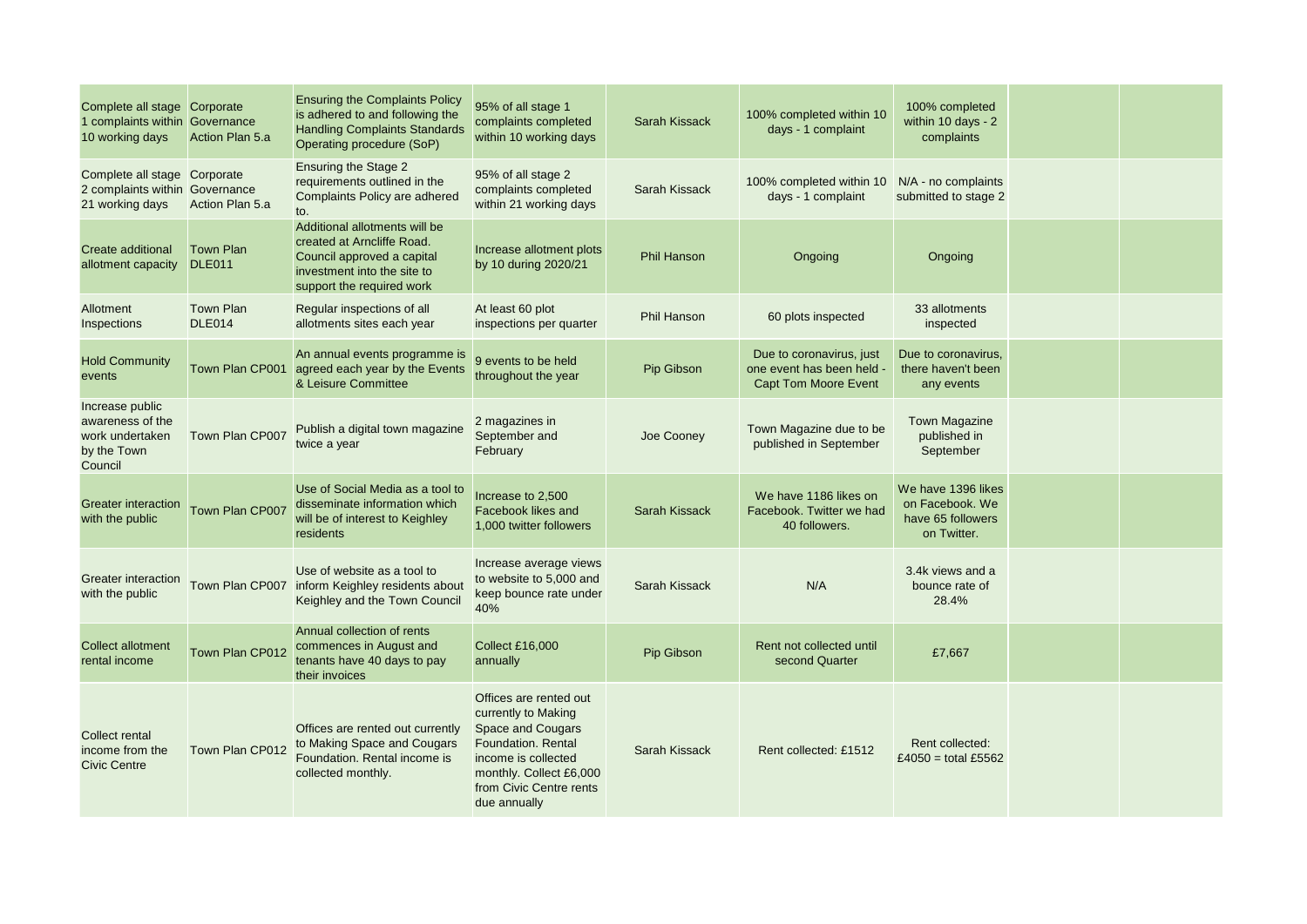| Raise income from<br>room hire in the<br><b>Civic Centre</b>                      | Town Plan CP012                            | Develop a marketing campaign<br>to promote the use of the Civic<br>Centre, specially targeting<br><b>Community &amp; Voluntary Group</b><br>with discounted rates. | Develop a marketing<br>campaign to promote<br>the use of the Civic<br>Centre, specially<br>targeting Community &<br><b>Voluntary Group with</b><br>discounted rates.Collect<br>£10,000 from Civic<br>Centre room hire | Sarah Kissack | £0.00                                | £138.00                                     |  |
|-----------------------------------------------------------------------------------|--------------------------------------------|--------------------------------------------------------------------------------------------------------------------------------------------------------------------|-----------------------------------------------------------------------------------------------------------------------------------------------------------------------------------------------------------------------|---------------|--------------------------------------|---------------------------------------------|--|
| Safeguarding the<br>health & wellbeing<br>of staff                                | Corporate<br>Governance<br>Action Plan 4.b | Monitor number of days off sick<br>for staff                                                                                                                       | A maximum of 5% lost<br>of the total working<br>hours available                                                                                                                                                       | Joe Cooney    | 444 hours lost = $19\%$              | 0 hours lost.<br>Accumulative - 9%          |  |
| Fulfilling role as<br>Community<br>Leaders                                        |                                            | Town Plan CP009 Councillor attendance                                                                                                                              | Councillor attendance<br>at meetings to be 95%                                                                                                                                                                        | Sarah Kissack | Average councillor<br>attendance 72% | <b>Average Councillor</b><br>attendance 58% |  |
| Health & Safety of<br>staff, councillors,<br>tenants and visitors Action Plan 3.g | Corporate<br>Governance                    | All accidents and near misses<br>reported within 3 days                                                                                                            | All accidents and near<br>misses reported within<br>3 days                                                                                                                                                            | Joe Cooney    | No accidents or near<br>misses       | No accidents or<br>near misses              |  |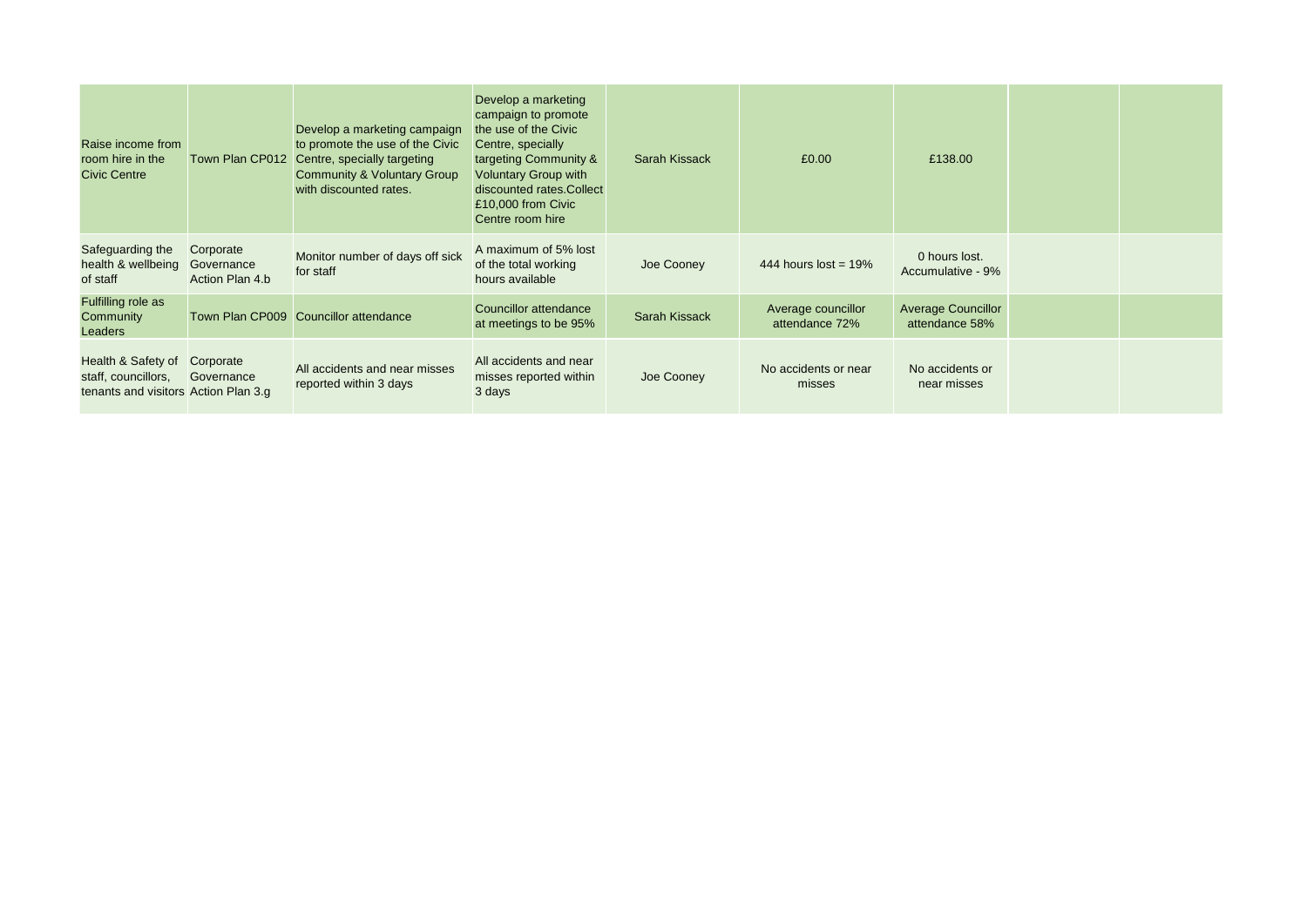# **REPORT TO POLICIES & GOVERNANCE COMMITTEE**



| <b>REPORT</b><br><b>AUTHOR</b> | Town Clerk,<br>Joe Cooney  |
|--------------------------------|----------------------------|
| <b>EMAIL</b>                   | joe.cooney@keighley.gov.uk |
| <b>Date</b>                    | Tuesday 3rd November 2020  |

| <b>SUBJECT</b> | <b>Website Accessibility Update</b> |
|----------------|-------------------------------------|
|----------------|-------------------------------------|

#### **PURPOSE:**

1. To update members on the council's actions taken to ensure the website (Keighley.gov.uk) is compliant with the Accessibility Regulations 2018.

#### **RECOMMENDATION(s):**

- 2. Members note the report and its contents.
- 3. Members approve the Accessibility Statement.
- 4. Members request an annual update on the council's compliance to the Accessibility Regulations.

#### **REASONS FOR RECOMMENDATION:**

5. To keep members updated on the council's compliance with the regulations.

#### **SUMMARY OF KEY POINTS:**

- 6. Members will recall at the August committee meeting they received an initial update about the council's progress to ensuring the website was compliant by the 23<sup>rd</sup> September 2020 deadline.
- 7. Members requested an update on the council's compliance within 3 months.
- 8. Following the last update work has continued the website to convert existing content into an accessible format for users who may have one of the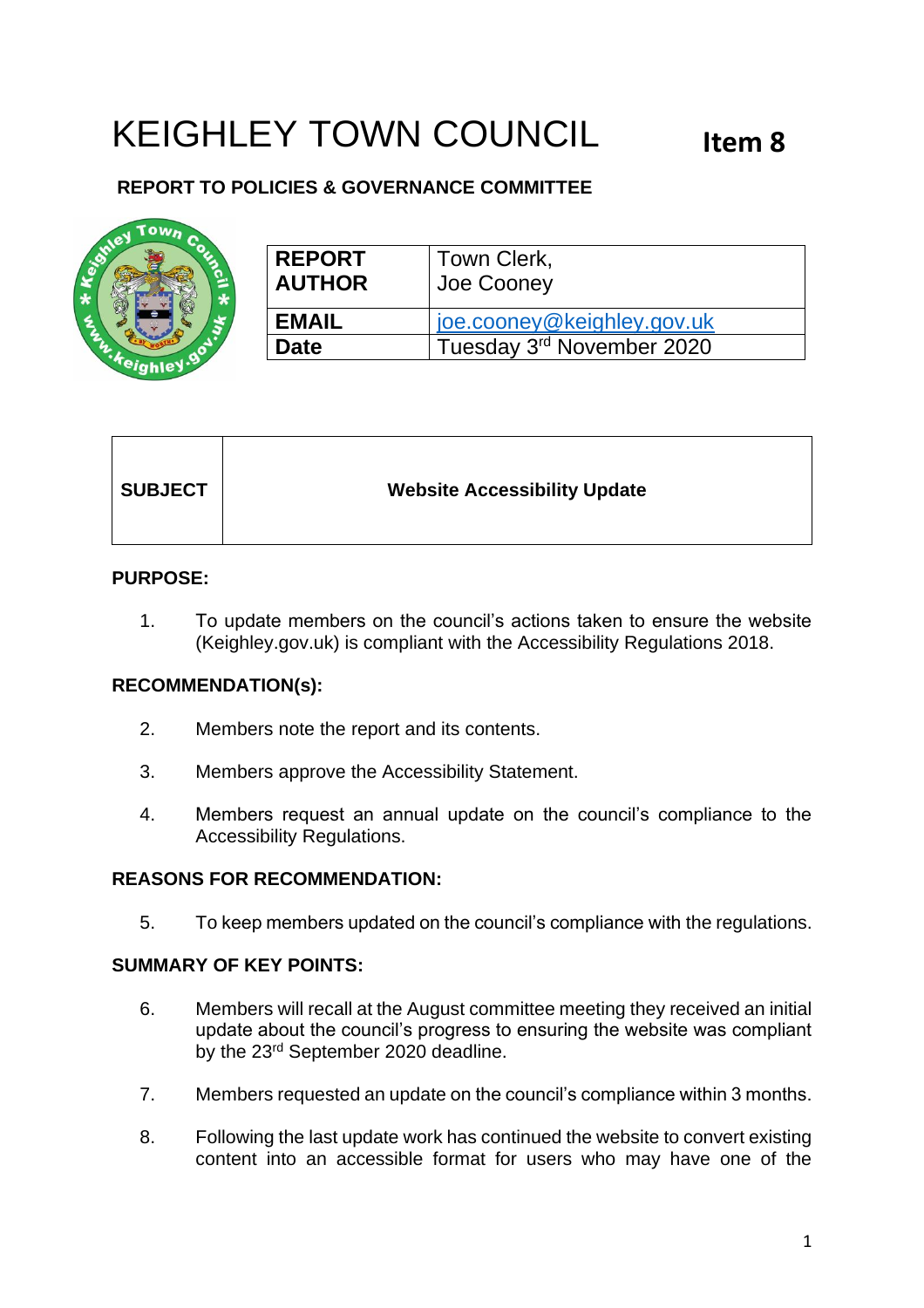following impairments; impaired vision, motor difficulties, cognitive impairments or learning disabilities, deafness or impaired hearing.

- 9. On the latest assessment the website is complaint to AA standard.
- 10. A new accessibility statement has also been devised and added to the website. A copy of the statement is attached in Appendix A.
- 11. Public sector bodies must publish an accessibility statement and review it regularly.
- 12. Should members approve accessibility statement it will be reviewed annually by the committee.

### **FINANCIAL IMPLICATIONS AND BUDGET PROVISION:**

13. N/A

#### **TOWN PLAN IMPLICATIONS:**

14. Meets Town Plan Key Objective: CP016

#### **POLICY IMPLICATIONS:**

15. N/A

## **DETAILS OF CONSULTATION:**

16. N/A

#### **BACKGROUND PAPERS**:

17. Appendix A – Accessibility Statement

**FURTHER INFORMATION PLEASE CONTACT:** Joe Cooney, 01535 872126, [joe.cooney@keighley.gov.uk](mailto:joe.cooney@keighley.gov.uk)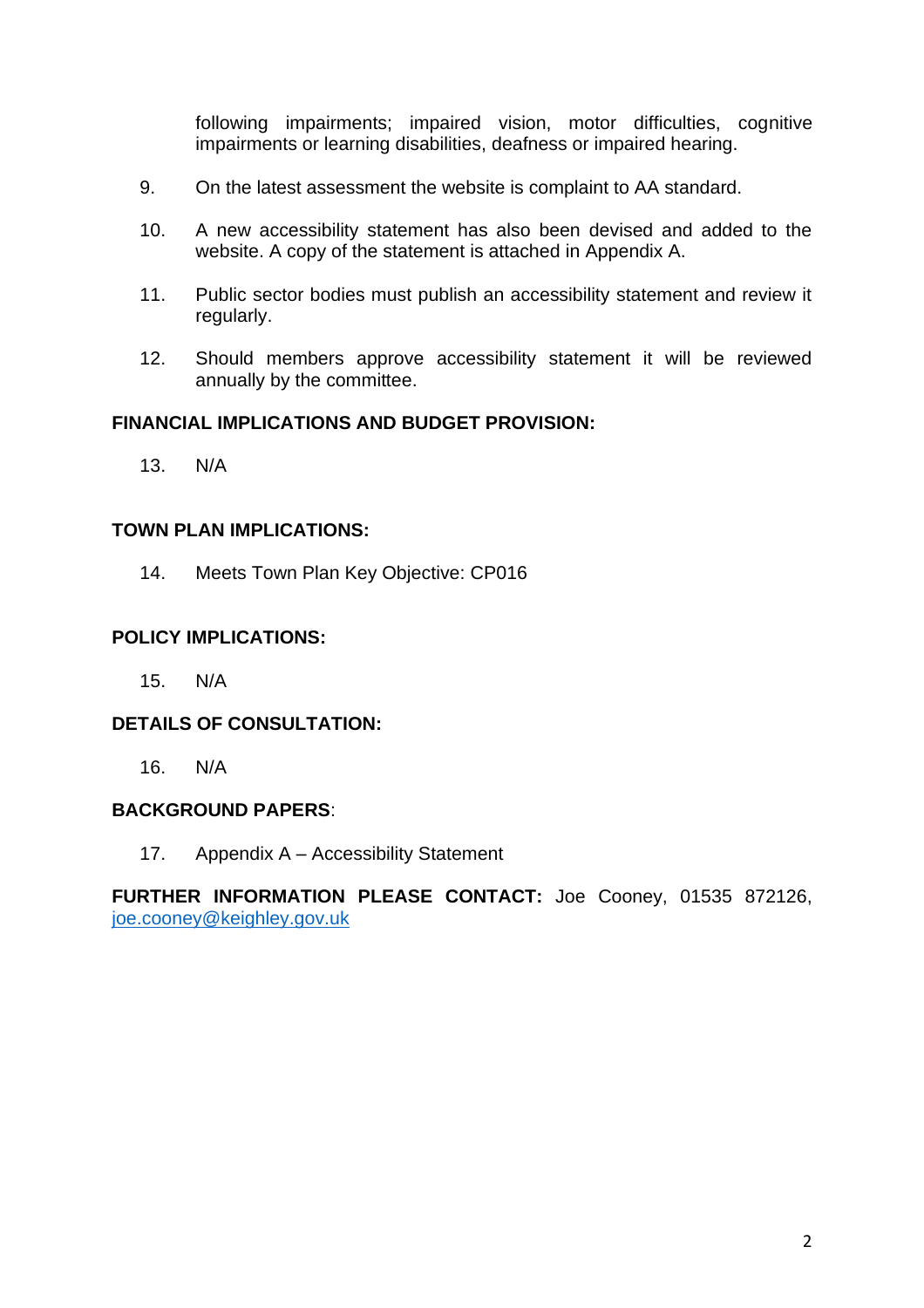#### **Accessibility Statement**

Keighley Town Council wants as many people as possible to be able to use this website. For example, that means you should be able to:

- change colours, contrast levels and fonts
- zoom in up to 300% without the text spilling off the screen
- navigate most of the website using just a keyboard
- navigate most of the website using speech recognition software

• listen to most of the website using a screen reader (including the most recent versions of JAWS, NVDA and VoiceOver)

We've also made the website text as simple as possible to understand.

[AbilityNet](https://mcmw.abilitynet.org.uk/) has advice on making your device easier to use if you have a disability.

#### **How accessible is this website?**

This website should be fully accessible save for some documents published prior to September 2018 for which we claim exemption.

Some financial report documents after September 2018 may not be accessible as they were received as scans, jpeg files or already converted to pdfs and converting them is classed as a disproportionate burden.

#### **What to do if you can't access parts of this website**

If you need information on this website in a different format:

- email [info@keighley.gov.uk](mailto:info@keighley.gov.uk)
- call 01535 872126

We'll consider your request and get back to you in 14 days.

#### **Reporting accessibility problems with this website**

We're always looking to improve the accessibility of this website. If you find any problems that aren't listed on this page or think we're not meeting accessibility requirements, please contact us.

#### **Enforcement procedure**

The Equality and Human Rights Commission (EHRC) is responsible for enforcing the Public Sector Bodies (Websites and Mobile Applications) (No. 2) Accessibility Regulations 2018 (the 'accessibility regulations'). If you're not happy with how we respond to your complaint, contact the [Equality Advisory and Support Service \(EASS\).](https://www.equalityadvisoryservice.com/)

#### **Technical information about this website's accessibility**

We are committed to making its website accessible, in accordance with the Public Sector Bodies (Websites and Mobile Applications) (No. 2) Accessibility Regulations 2018.

This website is fully compliant with the Web Content Accessibility Guidelines version 2.1 AA standard.

This statement was prepared on 23rd September 2020.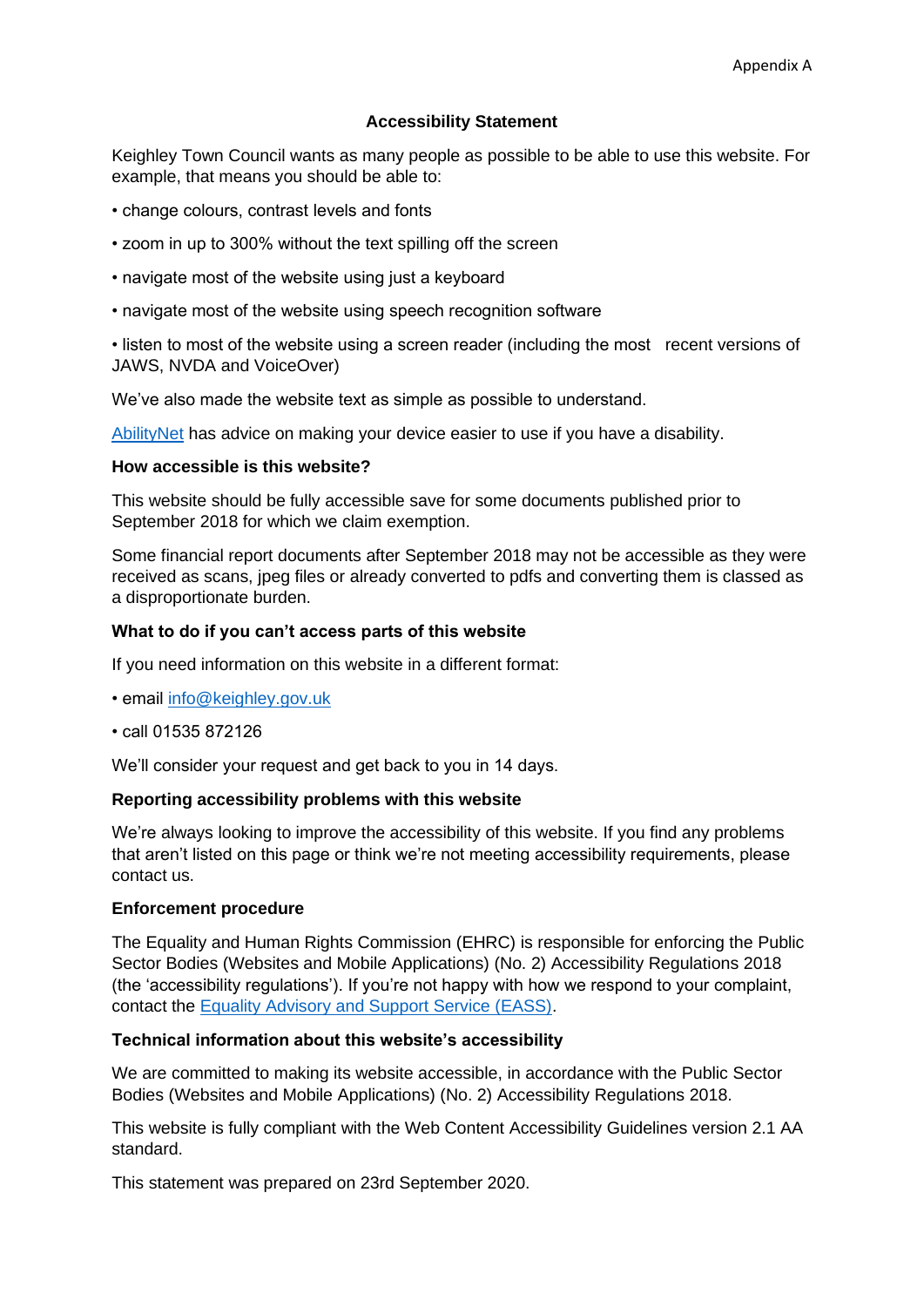# **REPORT TO POLICIES & GOVERNANCE COMMITTEE**



| <b>REPORT</b><br><b>AUTHOR</b> | <b>Town Clerk</b><br>Joe Cooney |
|--------------------------------|---------------------------------|
| <b>EMAIL</b>                   | Joe.cooney@keighley.gov.uk      |
| <b>Date</b>                    | Tuesday 3rd November 2020       |

|  | <b>SUBJECT</b> | <b>Live Streaming Council Meetings</b> |  |
|--|----------------|----------------------------------------|--|
|--|----------------|----------------------------------------|--|

#### **PURPOSE:**

1. To seek members approval to expand live streaming of council meetings to all committee meetings.

#### **RECOMMENDATION(s):**

- 2. Members approve the live streaming of council committee meetings onto the council's social media pages.
- 3. Members approve the draft guidelines.
- 4. A report on the impact be provided to the committee in March 2021.

#### **REASONS FOR RECOMMENDATION:**

5. Transparent and open decision making.

#### **SUMMARY OF KEY POINTS:**

- 6. From May 2020, local councils have been able to hold meetings virtually for the first time. The temporary regulations enacted by the government will remain in place until May 2021 at the earliest.
- 7. Currently the town council only live streams full council meetings to either the councils Facebook or YouTube Channels.
- 8. Over 700 unique have occurred on our previous live streams, which is far more people being engaged with council decisions that would normally view or attend in person meetings.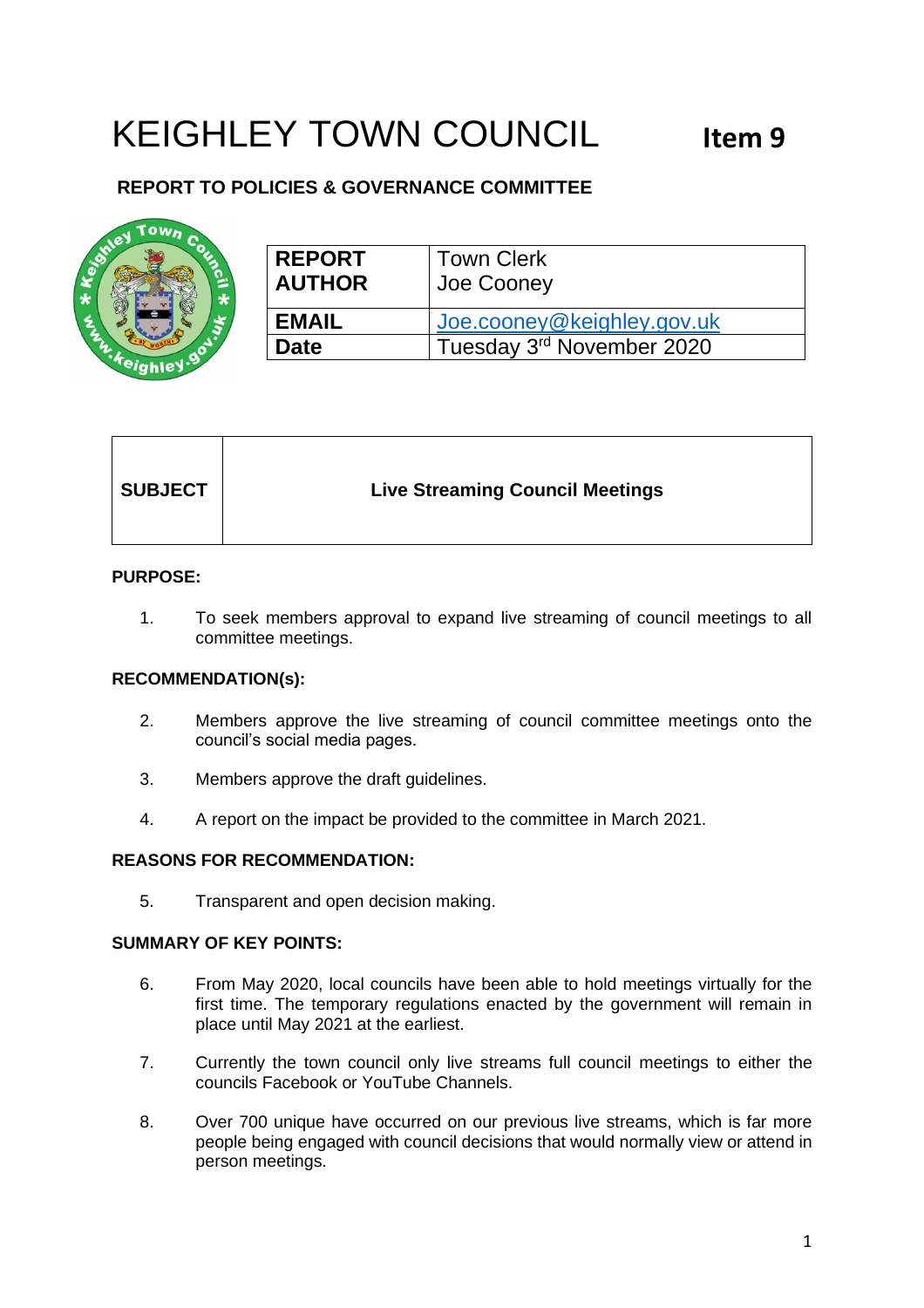- 9. That information would suggest there is an interest from members of the public to find out about what the council is currently working on.
- 10. Should members agree, live streaming would be extended all council committee meetings.
- 11. Draft guidelines have been developed and are attached as appendix A. The guidelines will be provided to all members to assist them in preparing for the meetings.
- 12. Members of the public wishing to ask a question at any meeting will still have access to the zoom meeting as they do now.
- 13. The benefit of the live stream is members of the public can watch the meeting without the need to formally join the meeting.
- 14. Should any meeting be required to exclude the press and public for any reason. The live stream would be ended at that point in the meeting.

#### **FINANCIAL IMPLICATIONS AND BUDGET PROVISION:**

15. No costs associated with the recommendations.

#### **TOWN PLAN IMPLICATIONS:**

16. Meets Town Plan Key Objective: CP007, CP016

#### **POLICY IMPLICATIONS:**

17. N/A

#### **DETAILS OF CONSULTATION:**

18. N/A

#### **BACKGROUND PAPERS**:

19. Appendix A – Live Streaming Guidelines

**FURTHER INFORMATION PLEASE CONTACT:** Joe Cooney, 01535 872126, [joe.cooney@keighley.gov.uk](mailto:joe.cooney@keighley.gov.uk)